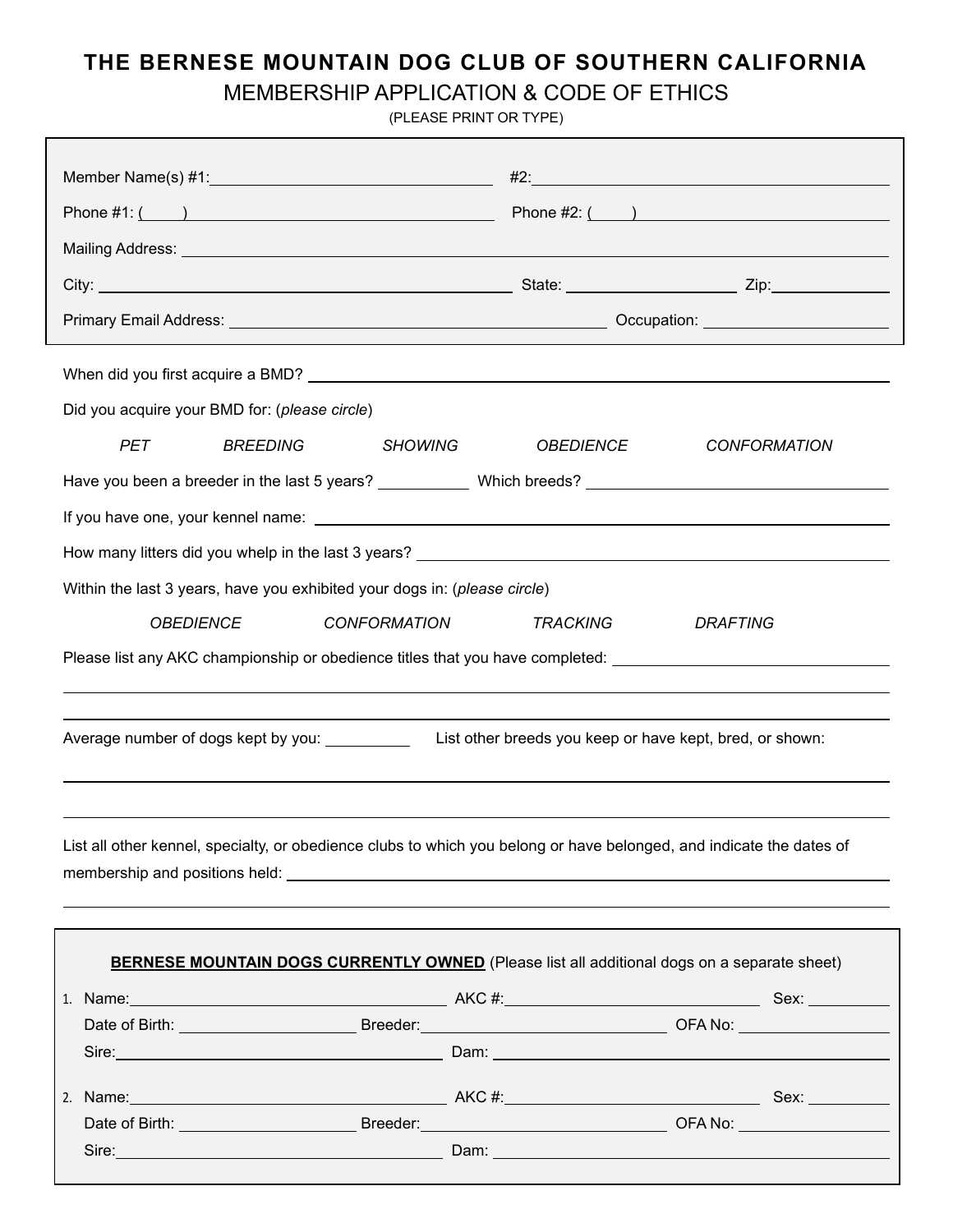Please indicate your areas of interest (in order of preference, 1,2,3, etc.)

l

Conformation \_\_\_\_\_\_\_\_\_\_\_ Obedience \_\_\_\_\_\_\_\_\_\_\_\_ Tracking \_\_\_\_\_\_\_\_\_\_ Care/Feeding \_\_\_\_\_\_\_\_\_\_ Breeding \_\_\_\_\_\_\_\_\_\_\_\_\_\_\_ Draft/Carting \_\_\_\_\_\_\_\_\_\_\_\_\_Therapy \_\_\_\_\_\_\_\_\_\_\_\_\_\_Other (specify) \_\_\_\_\_\_\_\_\_\_\_\_\_\_\_

In the space provided below, explain why you wish to join the Bernese Mountain Dog Club of Southern California, and how you became interested in Bernese Mountain Dogs:

l

l

#### **AGREE AND SIGN**

With a view to the betterment of the breed of dog known as the Bernese Mountain Dog, I agree to abide by the rules and regulations of the American Kennel Club, and by the Constitution and By-Laws of the Bernese Mountain Dog Club of Southern California. I further agree to abide by the Club's Code of Ethics.

| Applicant #1 Signature: | ⊃ate <sup>.</sup> |
|-------------------------|-------------------|
| Applicant #2 Signature: | Date.             |

**Please return this signed application with the following signed "Code of Ethics" with your check or money order to:** 

BMDCSC c/o Patti Lambert: 711 Goldenrod Avenue, Corona Del Mar, CA 92625

### **APPLICATION DUES SCHEDULE – 1ST YEAR MEMBERSHIP**

ADULT MEMBERSHIP FEE – 18 years+

- 1 ST Adult Member …………….……………………………….…..…… \$35.00
- 2 nd Adult Member (same household)…………………….…………….\$15.00

If joining after August 1<sup>st</sup>: 1<sup>st</sup> adult member is \$20.00, 2<sup>nd</sup> adult member \$15.00 for the remainder of the club year. If joining after November 1<sup>st</sup>; the application fee will be applied to the following year.

JUNIOR MEMBERSHIP FEE (*under 18 years*)

- If Junior is only applicant in household ……………………………….\$15.00
- if Junior is sharing household of adult member …...………………... \$10.00

**RENEWAL MEMBERSHIP FEES DUE JAN 1ST OF FOLLOWING YEAR**

1 st Adult - \$25 **•** 2 nd Adult (same household) \$10 **•** Junior \$10

#### **For questions, please contact Membership Chair: Patti Lambert (949) 887-7772 pattialambert@gmail.com**

| For Board Use Only:<br>Check #: | $\mathbb{S}^+$ | Code of Ethics Received:    |  |
|---------------------------------|----------------|-----------------------------|--|
| Approval Signature:             |                | Sent to Board:              |  |
|                                 |                | Deposited:                  |  |
|                                 |                | Added to Membership Roster: |  |
| Date:                           |                | Sent To Berner Tales:       |  |
|                                 |                | Welcome Letter Sent:        |  |
|                                 |                |                             |  |